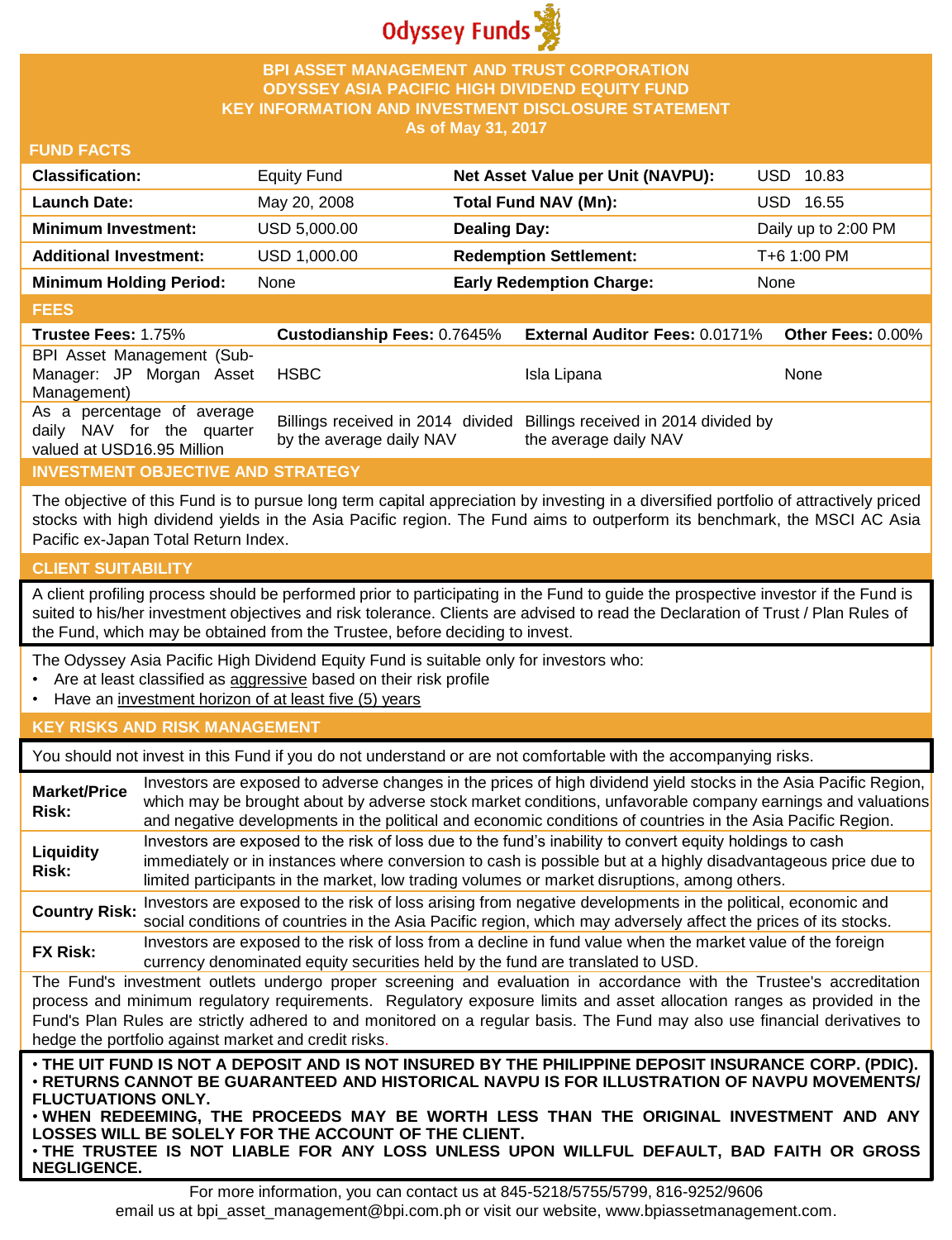## **FUND PERFORMANCE AND STATISTICS AS OF MAY 31, 2017**

(Purely for reference purposes and is not a guarantee of future results)



Benchmark\* : MSCI AC Asia Pacific ex-Japan Total Return Index

| <b>CUMULATIVE PERFORMANCE (%) 1</b>    |            |       |         |             |         |                   |
|----------------------------------------|------------|-------|---------|-------------|---------|-------------------|
|                                        | 1 mo       | 3 mos | 6 mos   | <b>1 YR</b> | 3 YRS   | S.I. <sup>5</sup> |
| Fund                                   | 1.88       | 6.07  | 11.65   | 14.00       | 5.87    | 8.30              |
| <b>Benchmark</b>                       | 2.51       | 7.49  | 16.30   | 25.29       | 11.11   | 29.81             |
| <b>ANNUALIZED PERFORMANCE (%) 1</b>    |            |       |         |             |         |                   |
|                                        | 1 YR       | 2 YRS | 3 YRS   | 4 YRS       | 5 YRS   | S.I. <sup>5</sup> |
| Fund                                   | 14.00      | 0.32  | 1.92    | 2.06        | 4.87    | 0.89              |
| <b>Benchmark</b>                       | 25.29      | 2.85  | 3.58    | 4.86        | 7.88    | 2.93              |
| <b>CALENDAR YEAR PERFORMANCE (%) 1</b> |            |       |         |             |         |                   |
|                                        | <b>YTD</b> | 2015  | 2014    | 2013        | 2012    | 2011              |
| Fund                                   | 12.93      | 3.45  | $-9.91$ | 7.08        | $-5.41$ | 21.10             |
| <b>Benchmark</b>                       | 18.20      | 6.18  | $-9.47$ | 3.71        | 2.65    | 22.75             |

# **PORTFOLIO COMPOSITION**

| <b>Allocation</b>                      | % of Fund     |
|----------------------------------------|---------------|
| Equities                               | 98.74         |
| Cash                                   | 2.45          |
| Time deposits and money market         |               |
| Other receivables - net of liabilities | $-1.19$       |
| <b>Top Five Sector Holdings</b>        | % of Equities |
| Financials                             | 36.03         |
| Industrials                            | 12.74         |
| Utilities                              | 11.53         |
| Information Technology                 | 8.15          |
| Energy                                 | 6.24          |
| <b>Top Five Country Weightings</b>     | % of Equities |
| China                                  | 24.86         |
| Australia                              | 18.93         |
| Hong Kong                              | 15.00         |
| Korea                                  | 12.22         |
| Taiwan                                 | 10.18         |

| <b>NAVPU over the past 12 months</b>     |       |
|------------------------------------------|-------|
| Highest                                  | 10.84 |
| Lowest                                   | 9.20  |
| <b>STATISTICS</b>                        |       |
| Portfolio Beta                           | 0.93  |
| Volatility, Past 1 Year (%) <sup>2</sup> | 10.91 |
| Sharpe Ratio <sup>3</sup>                | 1 24  |
| Information Ratio <sup>4</sup>           | -2 24 |
| <b>Current Number of Holdings</b>        | ĥh    |

### <sup>1</sup>Returns are net of fees.

<sup>2</sup>Measures the degree to which the Fund fluctuates vis-à-vis its average return over a period of time.

<sup>3</sup>Used to characterize how well the return of a Fund compensates the investor for the level of risk taken. The higher the number, the better.

<sup>4</sup>Measures reward-to-risk efficiency of the portfolio relative to the benchmark. The higher the number, the higher the reward per unit of risk.

<sup>5</sup>Since inception.

6 Includes accrued income, investment securities purchased, accrued expenses, etc.

\*Declaration of Trust is available upon request through branch of account.

# **TOP TEN HOLDINGS**

| % of Equities |
|---------------|
| 5.39          |
| 5.23          |
| 5.18          |
| 5.07          |
| 4.58          |
| 3.29          |
| 3.18          |
| 3.05          |
| 3.04          |
| 3.02          |
|               |

# **RELATED PARTY TRANSACTIONS\***

The Fund has no transactions and outstanding investments with entities related to BPI Asset Management and Trust Corporation (BPI AMTC).

\* Related party in accordance with BPI AMTC's internal policy.